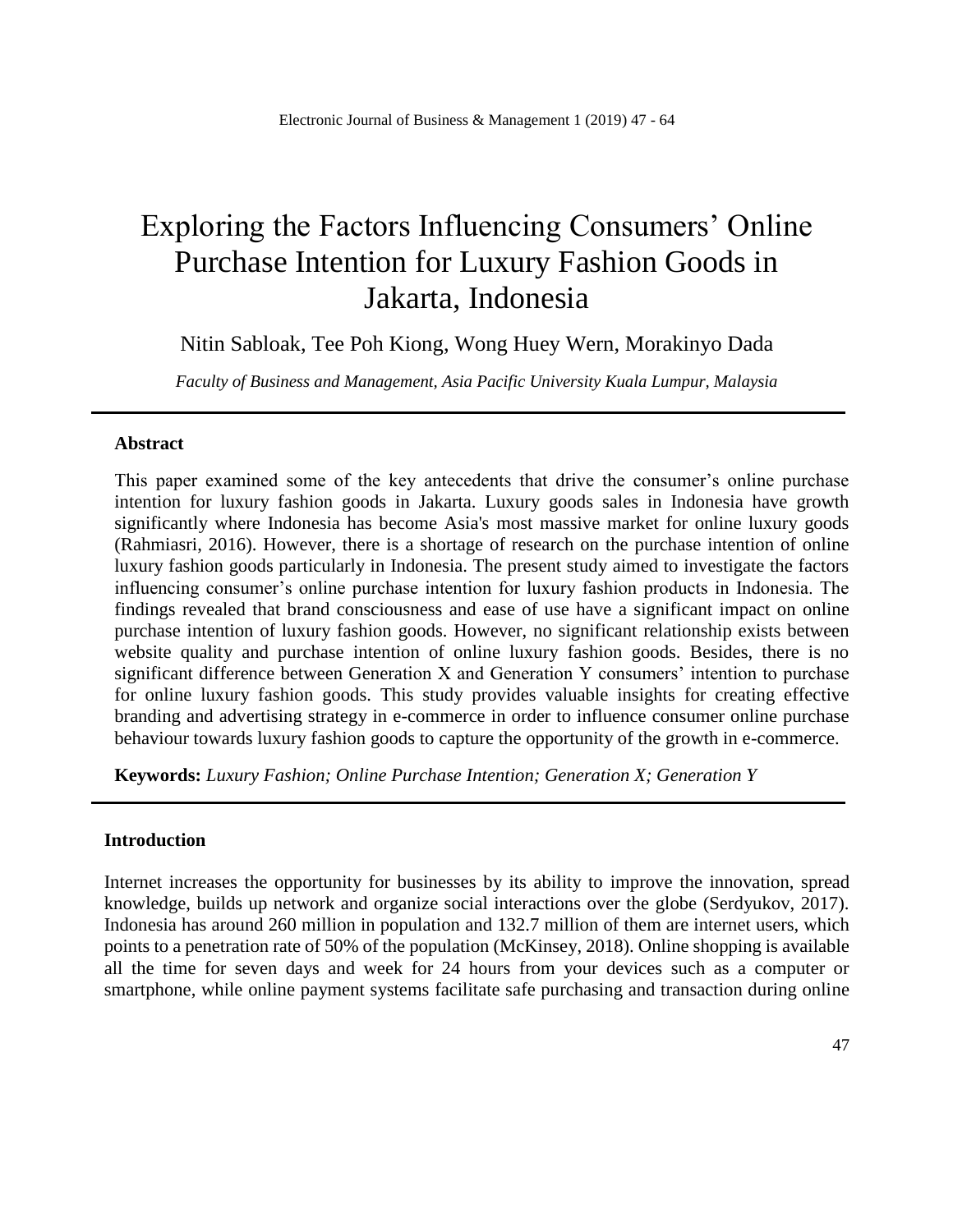shopping. Through internet, consumers can make comparison and make choice more quickly and comfortable.

On the other hand, online shopping also involved risks where some consumers prevent purchase online due to the lack of privacy, credit card fraud, lack of guarantee in the quality of goods and services, and non-delivery risk (Gupta, Bansal, & Bansal, 2013; Dani, 2017; Choudhury & Dey, 2014). This indicated in the study done by Google and Termasek (2018), found that only 18 million (13%) of Indonesian internet users fell into the category of online buyers and most Indonesian still reluctant to purchase online. In other words, internet users in Indonesia may demonstrated different behaviour toward online purchase and there is a need to investigate the factors that motivate or demotivate consumer online purchase intention in Indonesia. Age has proved one of the main factor in consumer acceptance of online purcahse (Dholakia & Uusitalo, 2002; Khare et. al., 2012; Lissitsa & Kol, 2016). Viewed by age, half or 50% of shoppers in Indonesia are Gen Y (age  $20-39$ ), followed by Gen Z (below 20 age) at 31% and Gen X (age 40-59) at 18% (Snapcart, 2018). Hence, this study further examines whether Indonesian from Gen X and Gen Y have different attitude toward online shopping.

Fashion industry contributed about 29% of Indonesia GDP, and it was the second contributor for GDP after culinary industry in Indonesia (Djohan & Brahmana, 2017). The growth of fashion business especially luxury fashion product category is expected to have a great opportunity in the future (Djohan & Brahmana, 2017). In 2017, the luxury fashion market worth almost \$1.2 trillion globally and it remained to be attractive due to its enormous scope. From Indonesia perspective, revenue in the luxury goods market have reached almost US\$2,101million in 2019 and it's expected to grow by 2.7% annually (CAGR 2019-2023).

In addition, online luxury goods sales also showed tremendous growth by 84 percent from 2013- 2015, and it's showed the highest online luxury goods sales growth in Asia region (Rahmiasri, 2016). Luxury fashion goods inclusive of clothing, jewellery accessories, handbags, watches, and perfume, which able to satisfy consumers' symbolic needs (i.e. higher status and prestige) aside from functional needs (Vigneron & Johnson, 2004; Ameen & Ahmad, 2013; Isacc & Al- Shibami, 2019). The intention of consumers to purchase luxury product online has become a trend of study recently (Nielsen, 2018). Therefore, the present study aims to explore the factors that influencing consumer online purchase intention for luxury goods in Indonesia.

## **Problem Statement and Objectives of Study**

Internet usage has increased drastically during the past years. In Indonesia, the trend of shopping has been moving from offline to online shopping. In 2017, e-commerce sales only accounted for 5% of Indonesia total retail sales. However, by 2022, it's expected to rise to 17- 30% and the growth is expected four times faster than offline sales (Lubis, 2018; The Jakarta Post, 2018). In term of online luxury fashion goods, there is a concern whether the purchase intention of online luxury fashion goods is different with online purchase intention for general products. There is need to explore the factor that might influence consumer purchase intention, especially for online luxury fashion goods.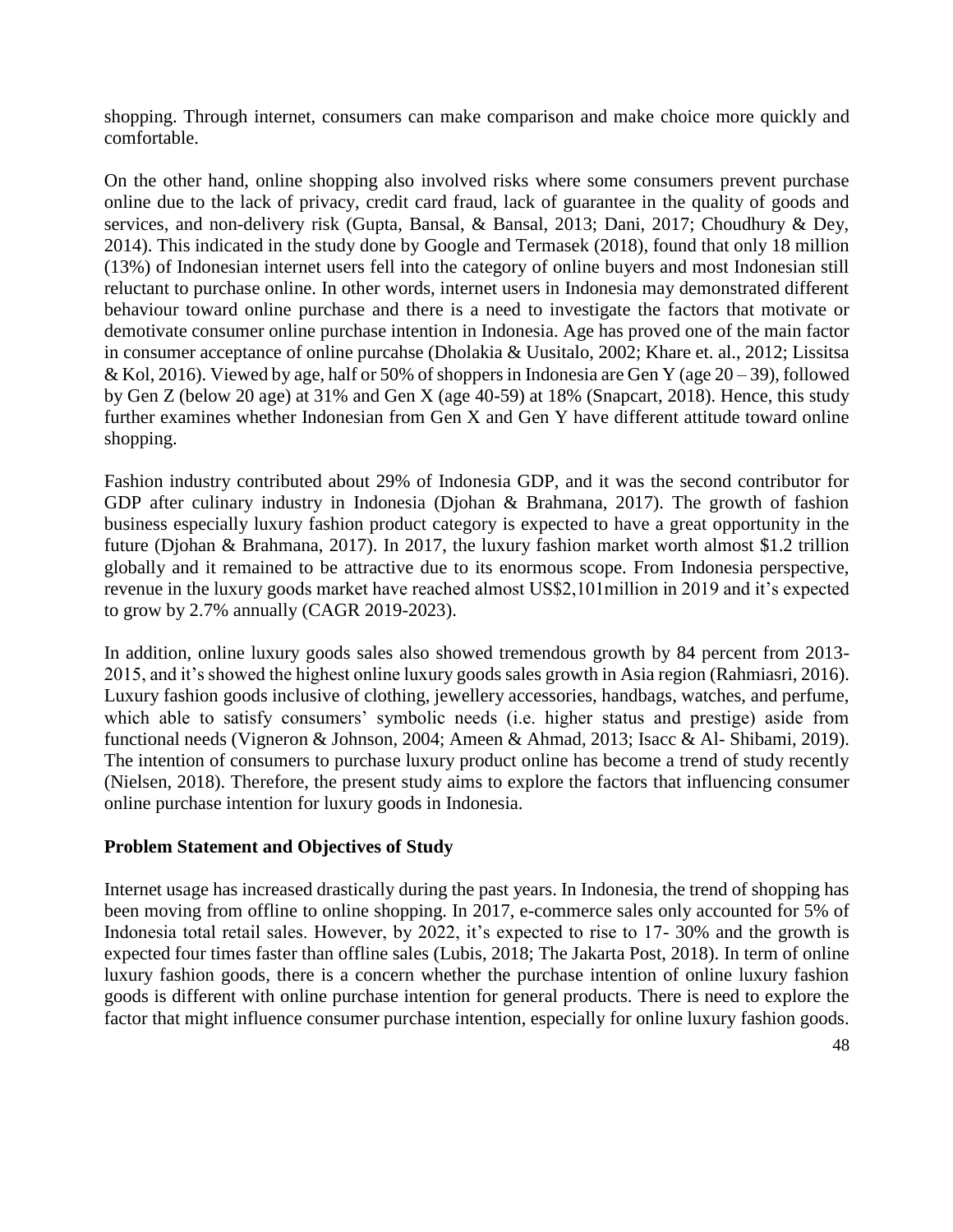Besides, there is lacked of study done in Indonesia about online purchase behaviour for luxury product. As far as the researcher concern, there is no comparative analysis done in Indonesia on different generation's online purchase intention. To fill the research gap, this study also compared online shopping intention between Generation X (Gen X) and Generation Y (Gen Y) since this twogeneration had higher rates of internet usage if compared to the older generation. This study aims to investigate the relationship between the chosen factors on intention to purchase online luxury fashion goods and further examine whether consumers from generation X and generation Y have different perception on the factors that impact their online purchase intention toward luxury fashion product.

# **Literature Review**

#### **The Concept of Online Purchase Intention of Luxury Product**

"Intention" is defined as the individual motivation to act to a particular behavior (Samin, Goodarz, Muhammad, Firoozeh, Mahsa, & Sanaz, 2012). Purchase intention is the decision to physiological act or to perform which reflect the consumers' behavior based on the product characteristics (Samin, et al., 2012). Heijdein & Verhagen (2001) define online purchase intention by the threshold at which the consumer is inclined to buy a product or service from a specific website. There are some factors that influence consumers to purchase luxury goods or product online. The present study aims to investigate the influence of brand consciousness, ease of use and website quality toward Indonesian consumer's online purchase intention on luxury fashion products.

#### **The Concept of Brand Consciousness**

Brand consciousness refers to consumers' psychological orientation to choose highly advertised, popular brand-name products. (Ghazali, 2011). Brand consciousness has a crucial influence on consumption patterns (LaChance, Beaudoin,  $\&$  Robitaille, 2003) and brand choice decisions (Vel  $\&$ Jocelyn, 2013). Consumers utilize brand as a means of expressing their styles and preferences (Liao & Wang, 2009). According to Kapferer & Bastein (2009), the brand name is an essential factor associated with prestige-shopping. In the e-commerce environment, customers tend to use trusted corporate and brand consciousness as the substitute for product information when they desire to make an online purchase (Shahid, et al., 2017). Based on the study done by Kwek (2012), it mentioned that nearly 69 percent of the respondents think that brand consciousness acts as an essential role in influencing their online buying intention. Study done by Sharda & Bhat (2018) also indicated that brand consciousness is one of the leading factors toward luxury consumption among the young Indian consumers. As such, the following hypothesis is formed for further study:

*H1: There is relationship between brand consciousness and online purchase intention for luxury fashion goods in Jakarta, Indonesia.*

## **The Concept of Ease of Use**

Ease of use refers to the easiness to search or find the information online compared to the traditional ways of purchasing by retail shopping (Qinghe, Wenyuan, & Kaiming, 2014). Ease of use also related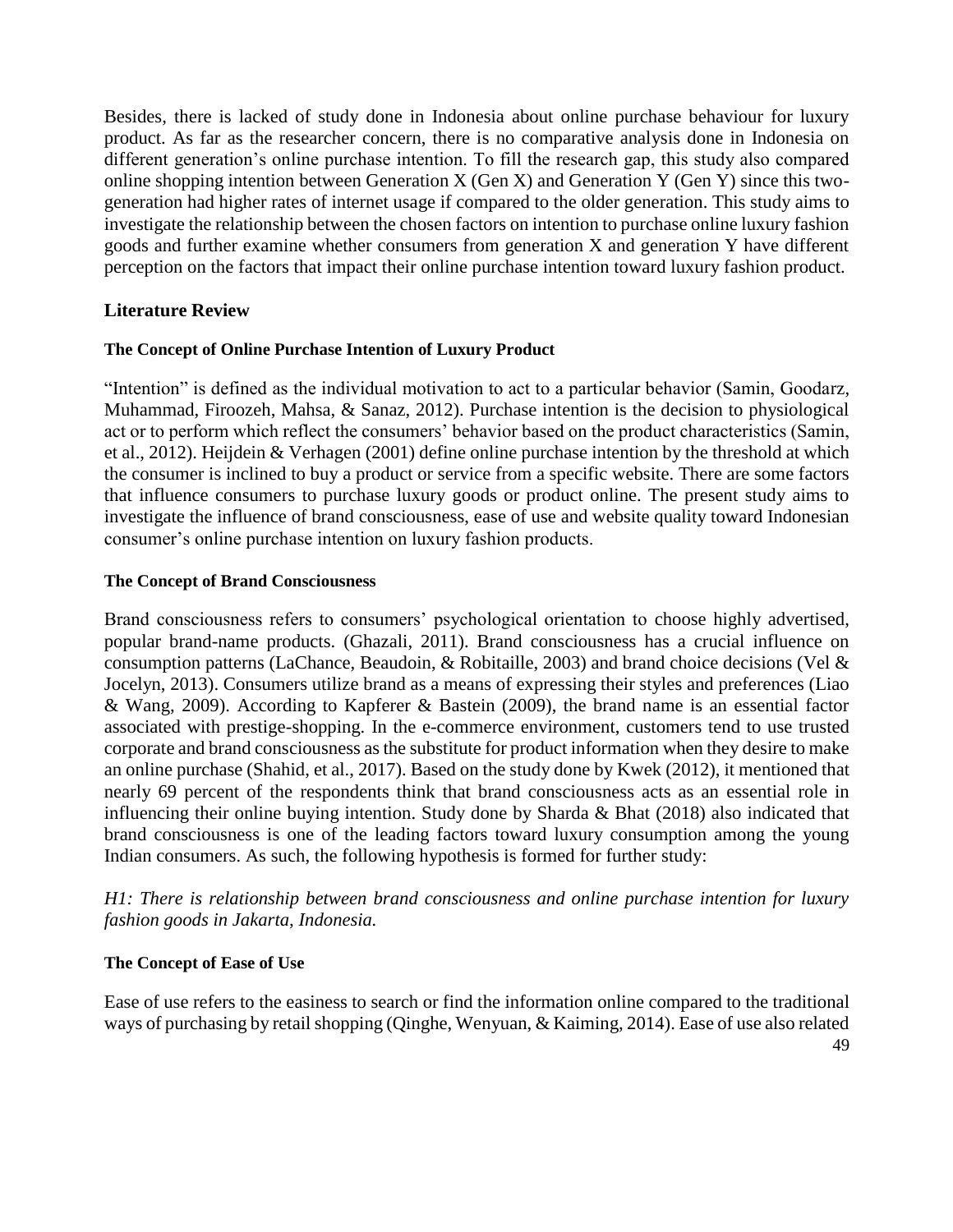to the easiness to browse the product, purchase and way to pay (Gurleen, 2012). Delafrooz et al (2009) stated that online shopping is more comfortable, convenient, and ease to use compare to traditional shopping and that creates customer purchase intention of online shopping. Consumers' desire for ease of use has driven their attention to the Internet as an alternative mean for shopping (Jiang, Yang, and Jun, 2013). Compare to transitional shopping, it is more challenging and time consuming for consumers to make comparison in physical store (Dani, 2017). Based on previous literature, ease of use usually been a significant factor for consumers to shop online. Qinghe et al (2014) mention that online shoppers carry multiple benefits in terms of ease of use, such as less time consuming, flexibility, very less physical effort, etc. Sultan & Uddin (2011) claims that ease of use as one of the most crucial advantages for online shopping. Ease of use also plays an essential role in consumers' online purchase intention in Vietnam (Pham, et al., 2018). Thus, from the past literature arguments, the following hypothesis is formed for further study:

*H2: There is relationship between Ease of Use and consumer online purchase intention for luxury fashion goods in Jakarta, Indonesia.*

#### **The Concept of Website Quality**

Website quality is a vital instrument influencing online shopping (Qinghe et al, 2014). Nwokah & Juliet (2016) claims the better website quality; the higher consumer intends to shop from the internet. Web design quality has important impacts on consumer choice of electronic stores, stated by Sultan and Uddin (2011). Mona et.al (2013), said that the way customers see about website quality is based on features in a website that meet customers' needs and give the security of purchasing also impress the total quality of that website. Attractive and interesting effects in e-commerce websites motivate consumers to engage in online shopping activities (Ganesh, et al., 2010). However, some findings found that website quality is not a significant factor influence consumer's online purchase intention. A study by Octavia & Tamerlane (2017) found that website quality has no significant influence on consumer online purchase intention for hotel and accomodation (Agoda.com). Study done by Hasanov & Khalid (2015) found that website quality is one of the factors, but not an essential factor that could improve consumer's purchase intention. Therefore, the hypothesis is formed for further study.

*H3: There is relationship between Website Quality and consumer online purchase intention for luxury fashion goods in Jakarta, Indonesia.*

#### **Generation X and Generation Y**

Previous literature defines the category people in Generation X is born between the year of 1960 and 1979, whereas Generation Y are those born in the year of 1980 to 1999 (Gurau, 2012). Gen X grew up with both economic uncertainty (the recessions of the early 1980 sand 1990s) and societal uncertainty (e.g., divorce, "latch key kids") (Lissitsa & Kol, 2016). But Generation X are found more multiculturalism and able to think globally (William & Page, 2011). Generation Y are individuals born in the period of reality television, and social media, also economic growth, and impact by the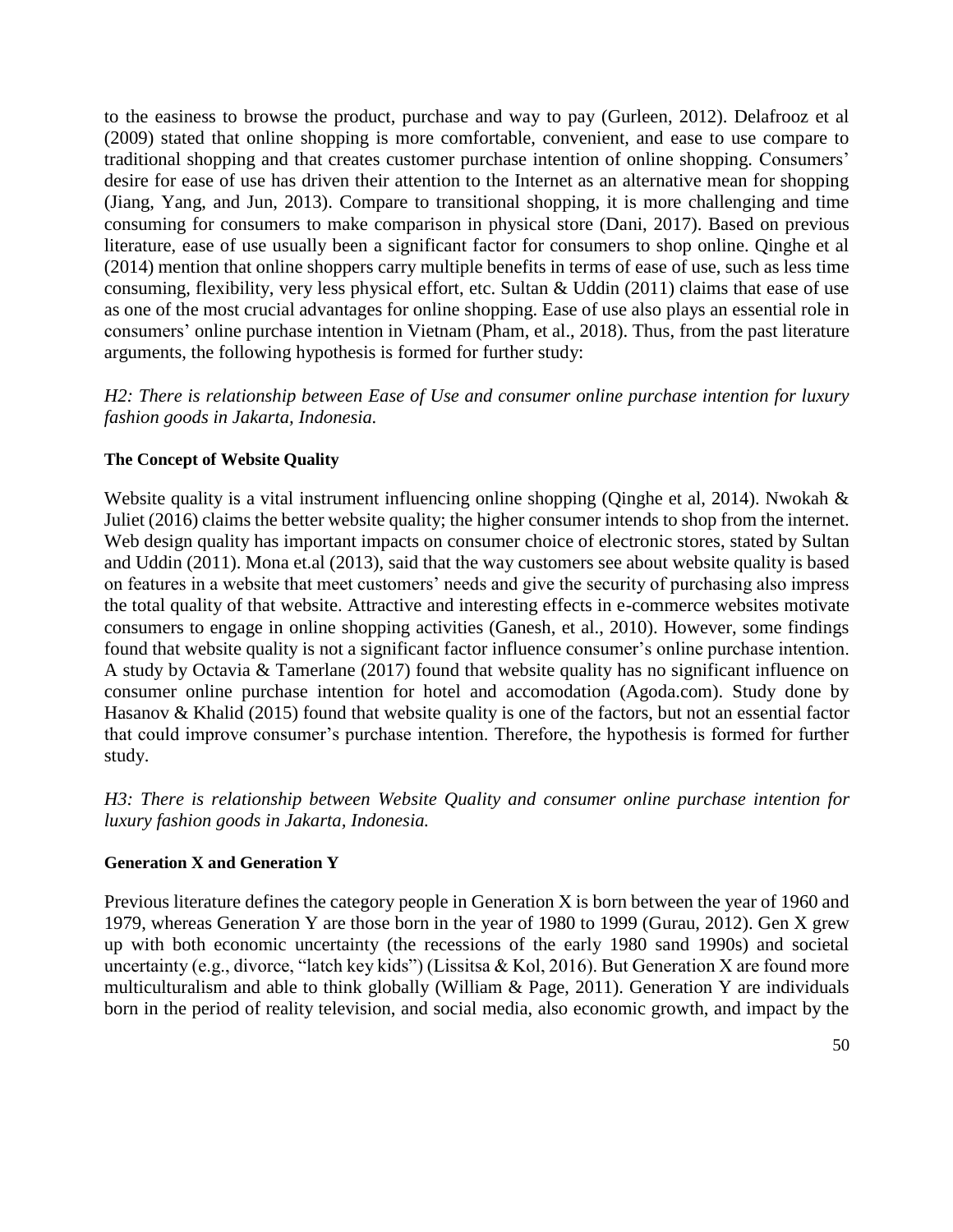modernist values, also supported a popular culture which created internationalization (2016; Parment, 2011).

Generation Y are usually technologically, competent optimistic, fun-loving, and casual (Gursoy et al., 2008; Lissitsa & Kol, 2016). In term of internet consumption, Generation Y is organized of 'computerized locals' contrasted with Gen X, who is considered as 'digiral imigrants' (Bennett, Kervin, and Maton, 2008). Generation Y and Generation X do have difference in term of their consumption behaviour. However, there are some study found that both generation don't have significant difference in term of online shopping purchase intention. Chakraborty and Balakrishnan (2017) indicated there is no difference tendencies in term of risk taking, brand switching, and interpersonal communication in consumer behaviour to purchase online product for gen x, gen y, and also baby boomers for consumer in four major cities in India. Therefore, the hypothesis is formed for further study.

*H4: There is significant different between Generation X and Generation Y consumers' intention to purchase for online luxury fashion goods in Jakarta, Indonesia.*

From the above review of literatures regarded all the constructs of study, the following research framework was formed:



#### **Figure 1: Research Framework**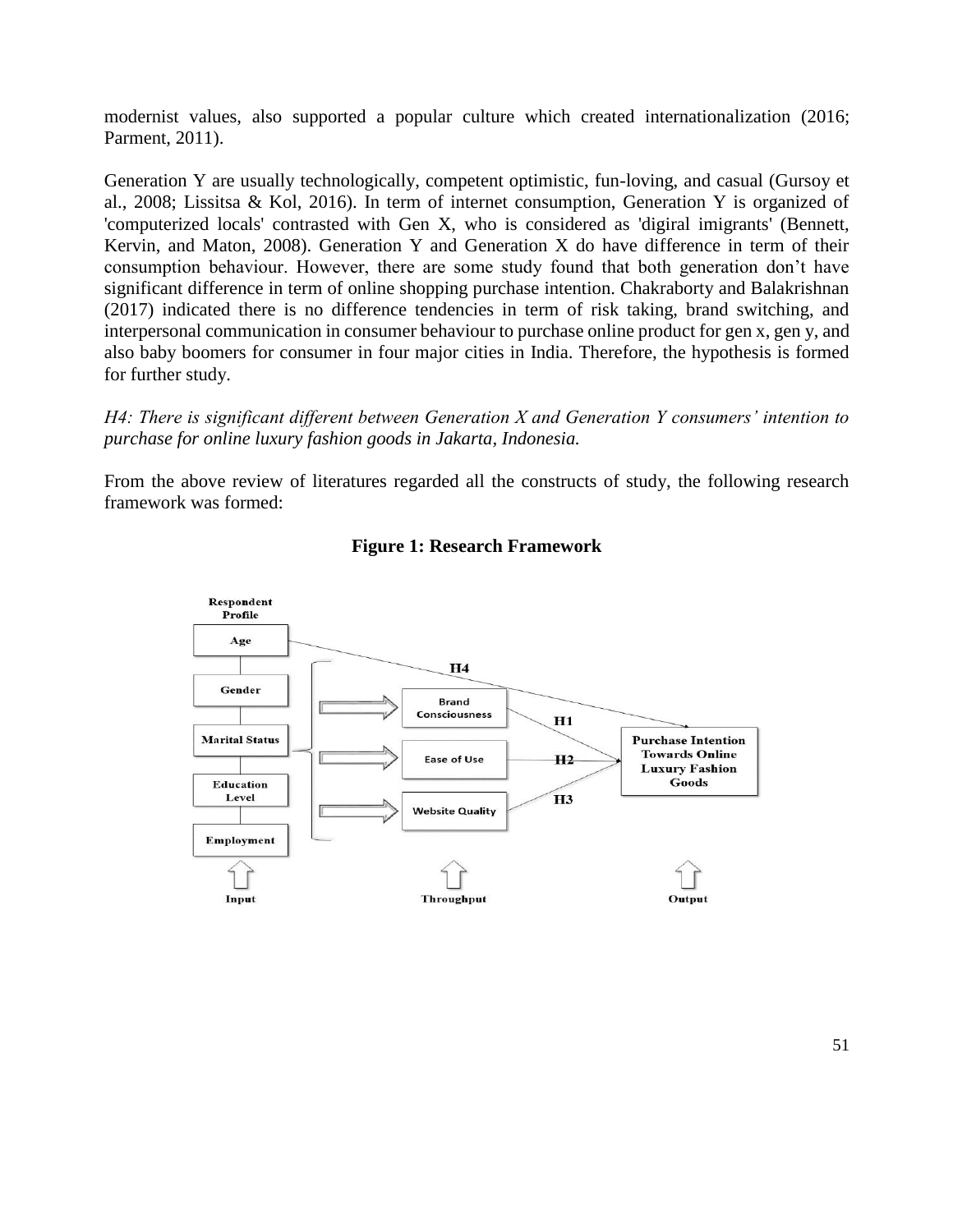# **Methodology**

#### **Research Design**

In this study, researchers adopted quantitative approach through a cross-sectional study using questionnaire to collect the data. Review from past literature found that most researches on marketing and social science study are using quantitative research through self-administrated questionnaires (Finch, Hamilton, Baldwin, & Zehnar, 2013). The data collected are quantified to examine the relationship between independent variables (brand consciousness, ease of use, and website quality) and dependent variable (online purchase intention) for luxury fashion goods in Indonesia.

#### **Population and Sampling**

The population is referring to the online users in Indonesia, age range from 20 - 59. A sufficient number of samples were recommended between 100 and 200 in use of SPSS as statistical analysis tool (Rospigliosi & Greener, 2014; Hair et al., 2014). Therefore, the researcher fixed the sample size of 216 and almost 400 set of questionnaires distributed through convenience sampling in order to collect the feedback from the identified respondents

## **Instruments and Measures**

An instrument refers as a tool to measure and to document quantitative data that contains specific questions and response possibilities that are established or developed by the researcher before the real study (Creswell, 2014). The instruments used in this study are adapted from various established past researches. All questions were structured based on five-point Likert scale to each of the respective variables: (1) Strongly Disagree, (2) Disagree, (3) Neutral, (4) Agree and (5) Strongly Agree. The questionnaires design includes four sections as listed in Table 1:

|  | <b>Table 1: Questionnaire Section</b> |  |
|--|---------------------------------------|--|
|--|---------------------------------------|--|

| <b>Section</b> |             | Variable | <b>Adapted from</b>                        |
|----------------|-------------|----------|--------------------------------------------|
|                | Demographic |          | Profile of the respondent                  |
|                | Independent |          | Ease of Use & Website Quality (Dani, 2017) |
|                | variable    |          | Brand Consciousness (Kim & Zhang, 2015)    |
|                | Dependent   |          | Online Purchase Intention (Dachyar &       |
|                | variable    |          | Banjarnahor, 2018)                         |

## **Analysis of Data**

The numerical data collected from the respondents are analysed based on Statistical Package for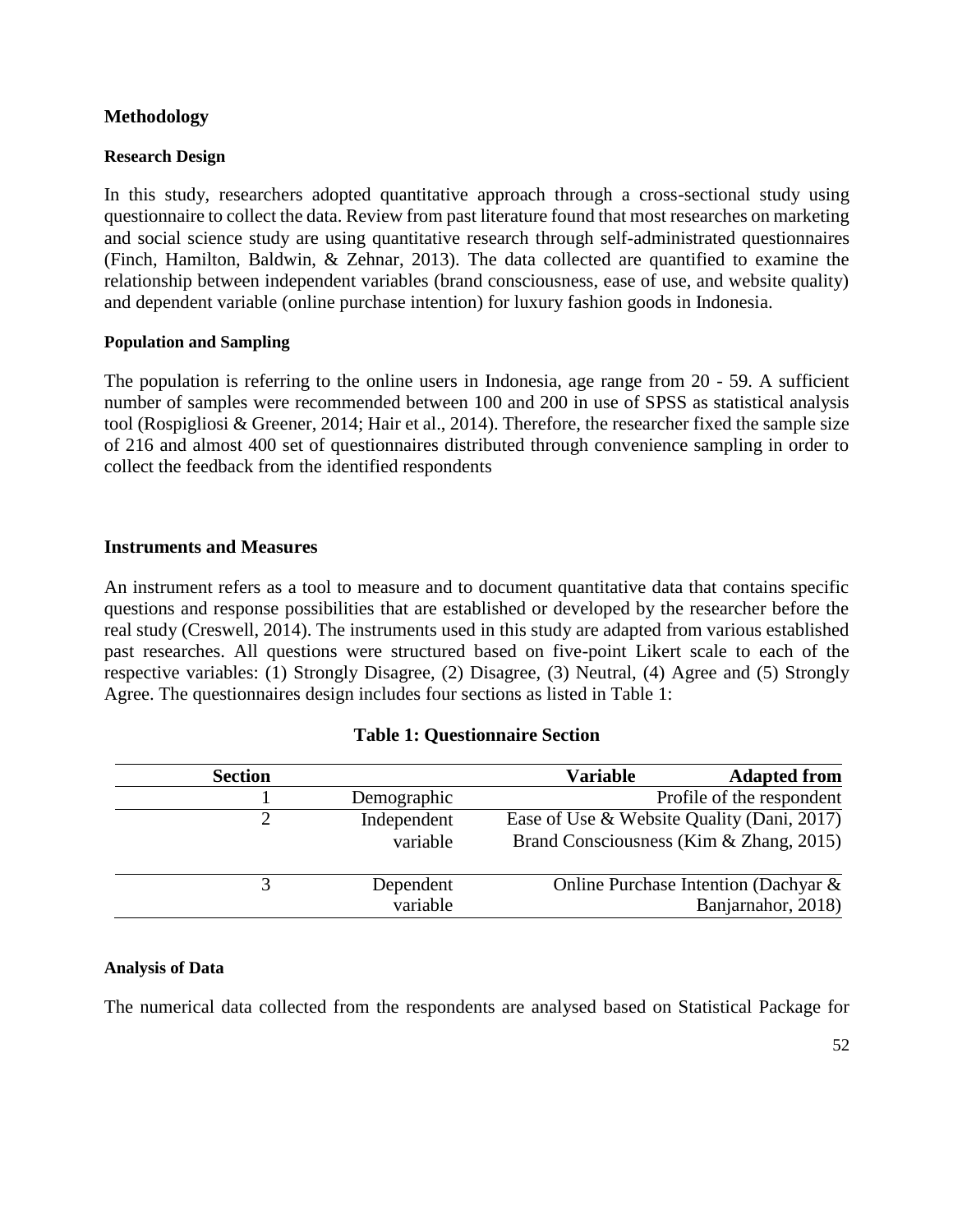Social Sciences (SPSS) version 25.0. Prior to data analysis, validity and reliability of the variables (constructs) should be established (Chua & Chua, 2017) and it is reported in the next section. Followed by examining the statistical analyses on each of the main research hypotheses of this research study.

## **Results and Findings**

#### **Preliminary Analysis, Measurement of Variables Reliability**

Reliability test was performed prior to data collection in order to ensure that the measures are reliable and free from irregukar mistakes (Pallant, 2016). The reliability of items in the questionnaire was analyzed and justified using Cronbach's alpha  $(\alpha)$ . Hair et al. (2015) did mention that Cronbach's alpha  $(\alpha)$  is the most common reliability indicator connecting with multiple scale questions (multiscale items). To justify the reliability of the items, Cronbach's alpha value should be higher than 0.7 and if the value is closer to 1, it means the reliability is higher (Sekaran and Bougie, 2016; Pallant, 2016). A total of 70 samples were used to test the reliability of the items and all measures' Cronbach alpha are >0.7 as indicated in Table 2.

#### **Table 2: Measurement of Reliability**

| Latent variables                 | Items   | Reliability | Indication            |
|----------------------------------|---------|-------------|-----------------------|
| <b>Brand Consciousness</b>       | 4 items | 0.788       | Good Reliability      |
| Ease of Use                      | 4 items | 0.759       | Good Reliability      |
| <b>Website Quality</b>           | 5 items | 0.868       | Very Good Reliability |
| <b>Online Purchase Intention</b> | 5 items | 0.813       | Very Good Reliability |
|                                  |         |             |                       |

\*\*\* *significant at p< 0*.

## **Correlation Analysis**

The correlation analysis was conducted to testify the relationship between the three independent variables (brand consciousness, ease of use, and website quality) with the dependent variable (online purchase intention). As listed in Table 3, the correlation coefficient 'r' for brand consciousness, ease of use, and website quality are 0.614, 0.444, and 0.273, with significant value 0.00  $\langle 0.05 \rangle$ respectively. The results show that brand consciousness is the major factors that influence consumers online purchase intention of luxury goods ( $r= 0.614$ ) following by ease of use ( $r = 0.444$ ), and website quality ( $r = 0.273$ ) which consider having a weak relationship with online purchase intention.

## **Table 3: Correlations Results**

| Independent variables      | <b>Pearson correlation (r)</b> | $Sig. (2-tailed)$ |
|----------------------------|--------------------------------|-------------------|
| <b>Brand Consciousness</b> | $0.614**$                      | 0.000             |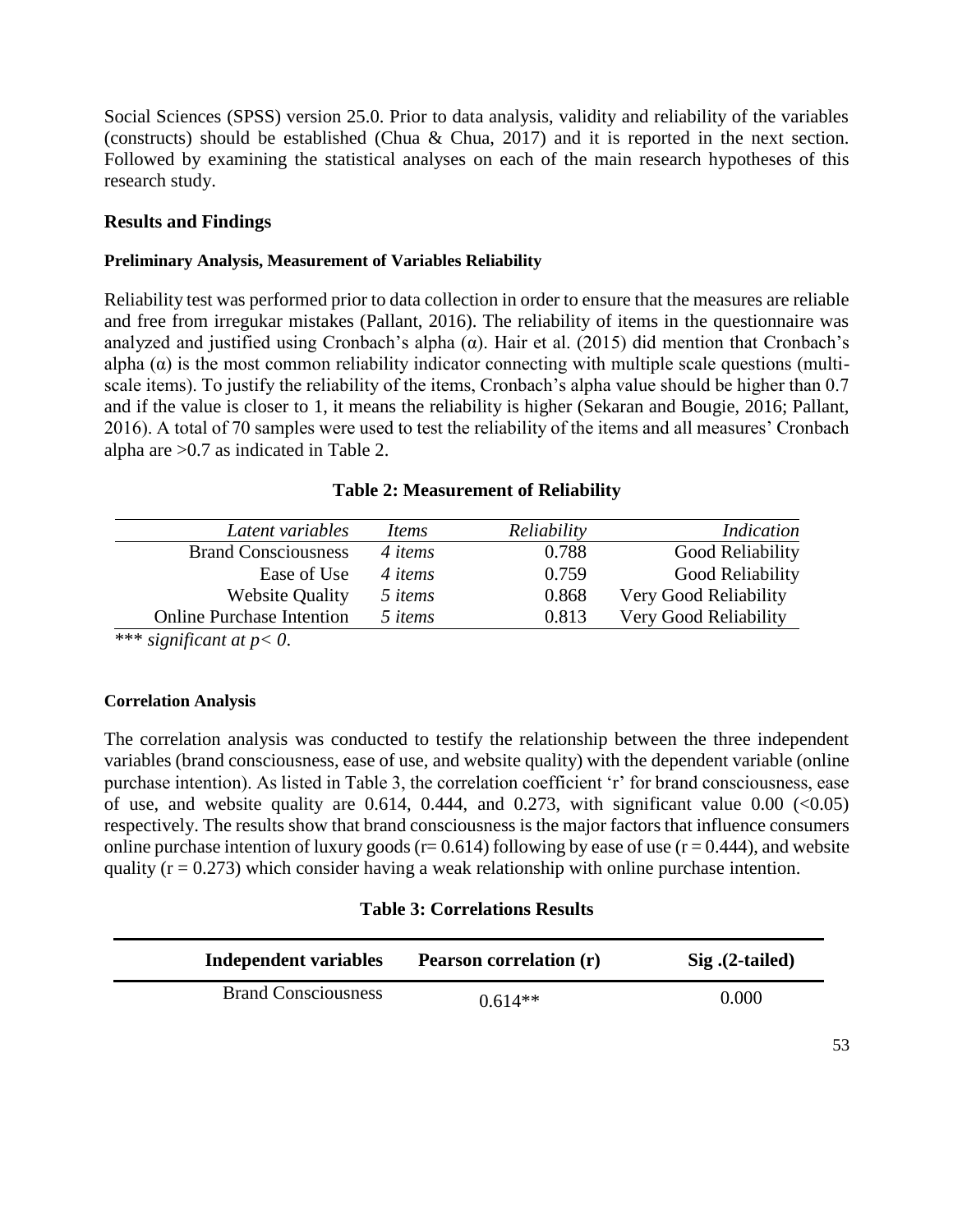| Ease of Use            | $0.44**$  | 0.000 |
|------------------------|-----------|-------|
| <b>Website Quality</b> | $0.273**$ | 0.000 |

*\*\*Correlation is significant at the 0.01 level (2-tailed) Dependent variable: online purchase intention*

# **Multiple Regression Analysis**

Multiple regression analysis indicated the total effects of independent variables on the dependent variable. The results are presented model summary, ANOVA and coefficient table.

## **Model Summary Table**

Table 4 showed that the R Square of 0.43, means the relationship between a dependent variable and independent variables is considered moderate. The predictor variables of brand consciousness, ease of use, and website quality contributed almost 43 % of online purchase intention of luxury fashion product, which mean that there are still 57 % which contributed by other variables that this study did not cover.

## **Table 4: Model Summary**

|       |                                                                          |          |                          | <b>Model Summary</b>                                                         |  |  |  |
|-------|--------------------------------------------------------------------------|----------|--------------------------|------------------------------------------------------------------------------|--|--|--|
| Model |                                                                          | R Square | <b>Adjusted R Square</b> | Std. Error of the Estimate                                                   |  |  |  |
|       | .656 <sup>a</sup>                                                        | .430     |                          | .53786                                                                       |  |  |  |
|       |                                                                          |          |                          | a. Predictors: (Constant), Website Quality, Brand Consciousness, Ease of Use |  |  |  |
|       | b. Dependent variable: Online Purchase Intention of Luxury Fashion Goods |          |                          |                                                                              |  |  |  |

## **ANOVA Table**

Table 5 indicated the analysis of variance where F statistic  $(F=53.263)$  was found significant  $(p=0.000)$  at the level 0.05. It concluded that there was a significant interaction between all of the three independent variables (brand consciousness, ease of use, and website quality) with the dependent variable (online purchase intention). In other words, this model (consists of brand consciousness, ease of use, and website quality) is statistically significant and fix to predict the online purchase intention of luxury fashion goods.

#### **Table 5: ANOVA Results**

|            |                     |              |             |        | <b>ANOVA</b> <sup>a</sup> |
|------------|---------------------|--------------|-------------|--------|---------------------------|
| Model      | Sum of Squares      | df           | Mean Square |        | Sıg.                      |
| Regression | $\bigcap$ $\bigcap$ |              | 15.408      | 53.263 | .000 <sup>b</sup>         |
| Residual   | 220                 | $1^{\wedge}$ | .289        |        |                           |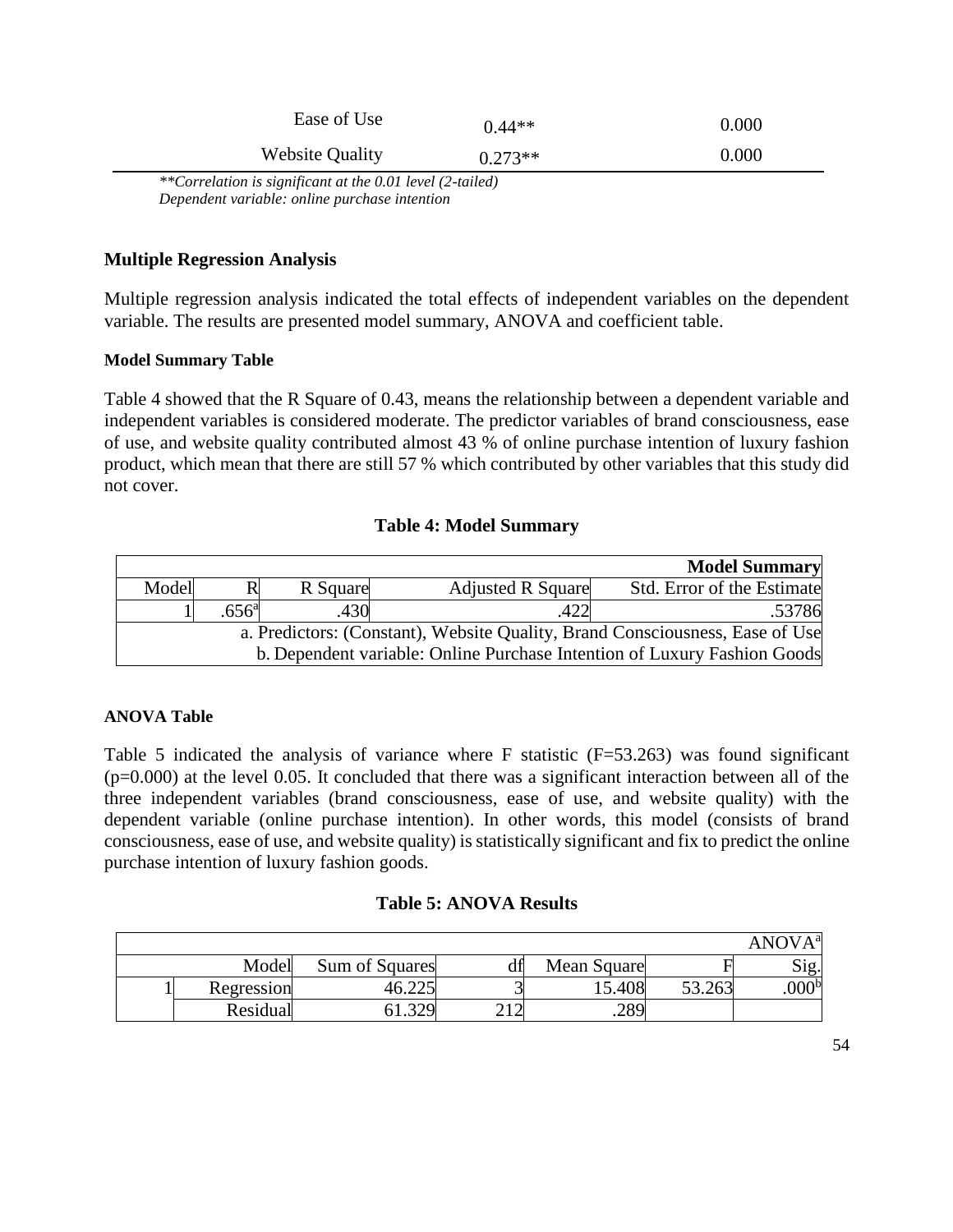| Total | 107.554                                                                      |  |  |
|-------|------------------------------------------------------------------------------|--|--|
|       | a. Dependent Variable: Online Purchase Intention of Luxury Fashion Goods     |  |  |
|       | b. Predictors: (Constant), Website Quality, Brand Consciousness, Ease of Use |  |  |

# **Coefficient Table**

Table 6 showed the accumulated effects of the three variables (predictors), brand consciousness, ease of use, and website quality toward online purchase intention of luxury fashion goods (dependent variable). Brand consciousness with beta value is  $0.522$  ( $p<0.05$ ) indicated that brand consciousness has the strongest impact on the online purchase intention, followed by ease of use (beta  $= 0.322$ ,  $p<0.05$ ), while website quality was found not significant ( $p>0.05$ ) influencing online purchase intention of luxury fashion goods (dependent variable).

| Model         |         | Unstandardized<br>Coefficients | Standardized<br>Coefficients |          | Sig. |
|---------------|---------|--------------------------------|------------------------------|----------|------|
|               |         | Std. Error                     | Beta                         |          |      |
| (Constant)    | .616    | .273                           |                              | 2.252    | .025 |
| <b>Brand</b>  | .572    | .062                           | .522                         | 9.199    | .000 |
| Consciousness |         |                                |                              |          |      |
| Ease of Use   | .378    | .092                           | .321                         | 4.122    | .000 |
| Website       | $-.140$ | .087                           | $-.121$                      | $-1.616$ | .108 |
| Quality       |         |                                |                              |          |      |

# **Table 6: Coefficient Results**

# **Two (2) Sample Independent T-Test Analysis**

Table 7 showed Levene's test, indicated the sig value of 0.126, which is >0.05 means the two variable being studied are equal or no significant different. In other words, there is no significant difference in the online purchase intention of luxury fashion products between the generation X and generation Y.

|                 |                 | Levene's Test for Equality | t-test for Equality of |
|-----------------|-----------------|----------------------------|------------------------|
|                 |                 | of Variance                | Means                  |
|                 |                 | Sig.                       | Sig. (2-tailed)        |
| Online Purchase | Equal variance  | .126                       | .738                   |
| Intention       | assumed         |                            |                        |
|                 | Equal variances |                            | .741                   |
|                 | not assumed     |                            |                        |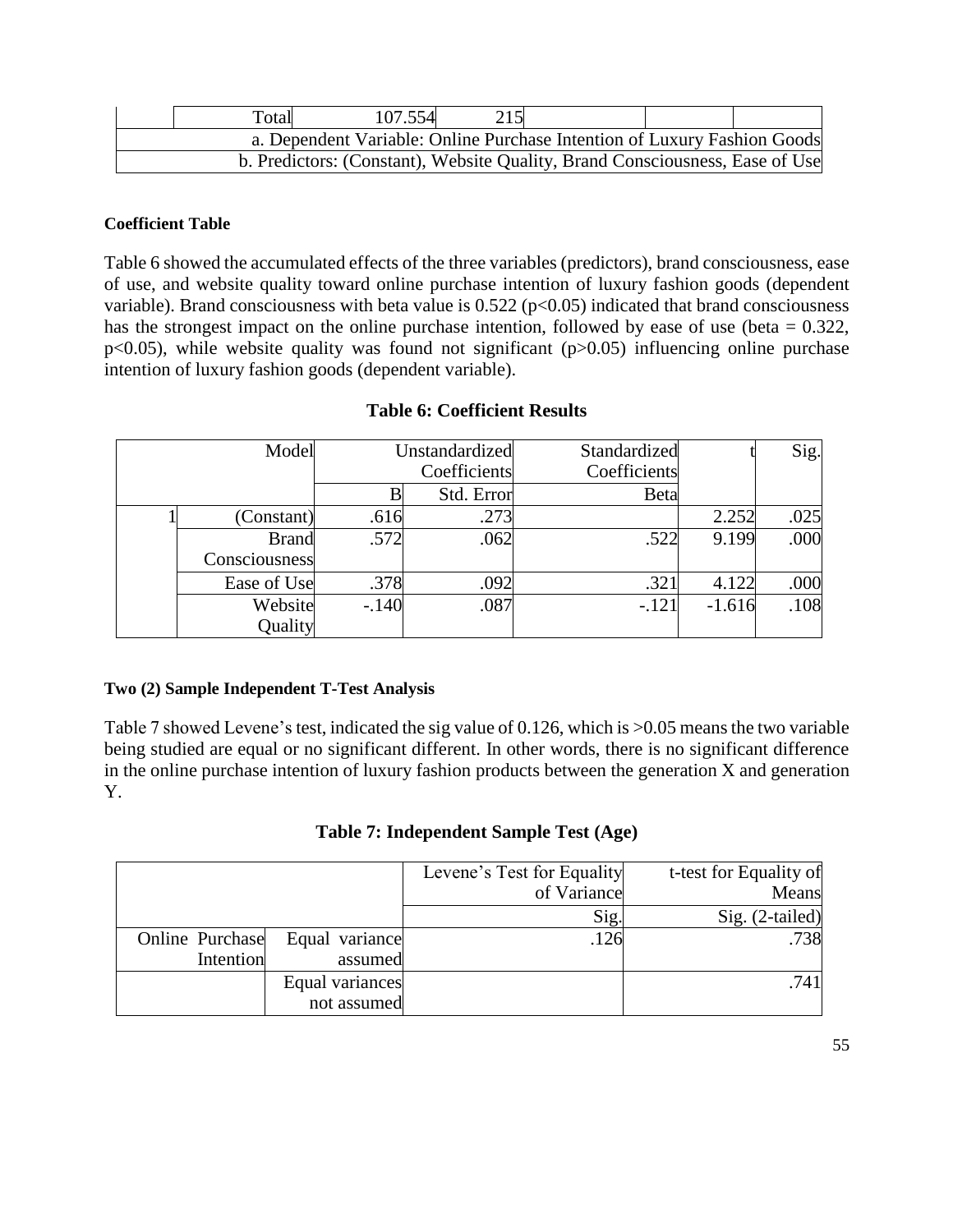#### **Summary of Results Based on the Hypotheses**

Table 8 showed the summary of the findings in justify the hypotheses being studied.

| Developed Hypotheses Association /                                                                                                                        | Degree<br>of             | Impack <sup>2</sup> | Developed<br>Hypothesis |
|-----------------------------------------------------------------------------------------------------------------------------------------------------------|--------------------------|---------------------|-------------------------|
|                                                                                                                                                           | Association <sup>1</sup> |                     |                         |
| $H_1$ : There is relationship between Brand<br>Consciousness and consumer online purchase<br>intention for luxury fashion goods<br>in Jakarta, Indonesia. | Positive/<br>strong      | Positive<br>impact  | Supported               |
| $H_2$ : There is relationship between Ease of Use<br>and consumer online purchase intention for<br>luxury fashion goods in Jakarta,<br>Indonesia.         | Positive/<br>Moderate    | Positive<br>impact  | Supported               |
| $H_3$ : There is relationship between Website<br>Quality and consumer online purchase<br>intention for luxury fashion goods in Jakarta,<br>Indonesia.     | Positive/<br>weak        | Negative<br>impact  | Not Supported           |
| $^{1}$ Association <i>(degree of association: based on the result of correlation analysis)</i>                                                            |                          |                     | Notes:                  |

# **Table 8: Summary of Developed Hypotheses**

*<sup>1</sup>Association /degree of association: based on the result of correlation analysis. 2* Impact: based on the result of multiple *regression analysis*

|                                                                                                                                                                                                | Developed Hypotheses 2 Sample Independent<br>T-Test | Developed<br>Hypothesis |
|------------------------------------------------------------------------------------------------------------------------------------------------------------------------------------------------|-----------------------------------------------------|-------------------------|
| $H_4$ : There is significant different between $\overline{N}$ o<br>Generation X and Generation Y consumers'<br>intention to purchase for online luxury fashion<br>goods in Jakarta, Indonesia. | Significant<br>Different                            | Not Supported           |

# **Discussions**

The main purpose of this study is to analyze the impact of the chosen factors on the online purchase intention of luxury fashion product or goods of Indonesia consumers. Besides, comparative analysis was performed to investigate if there any different in purchase intention between generation X and generation Y in Indonesia. From the finding, it shows that brand consciousness has a strong positive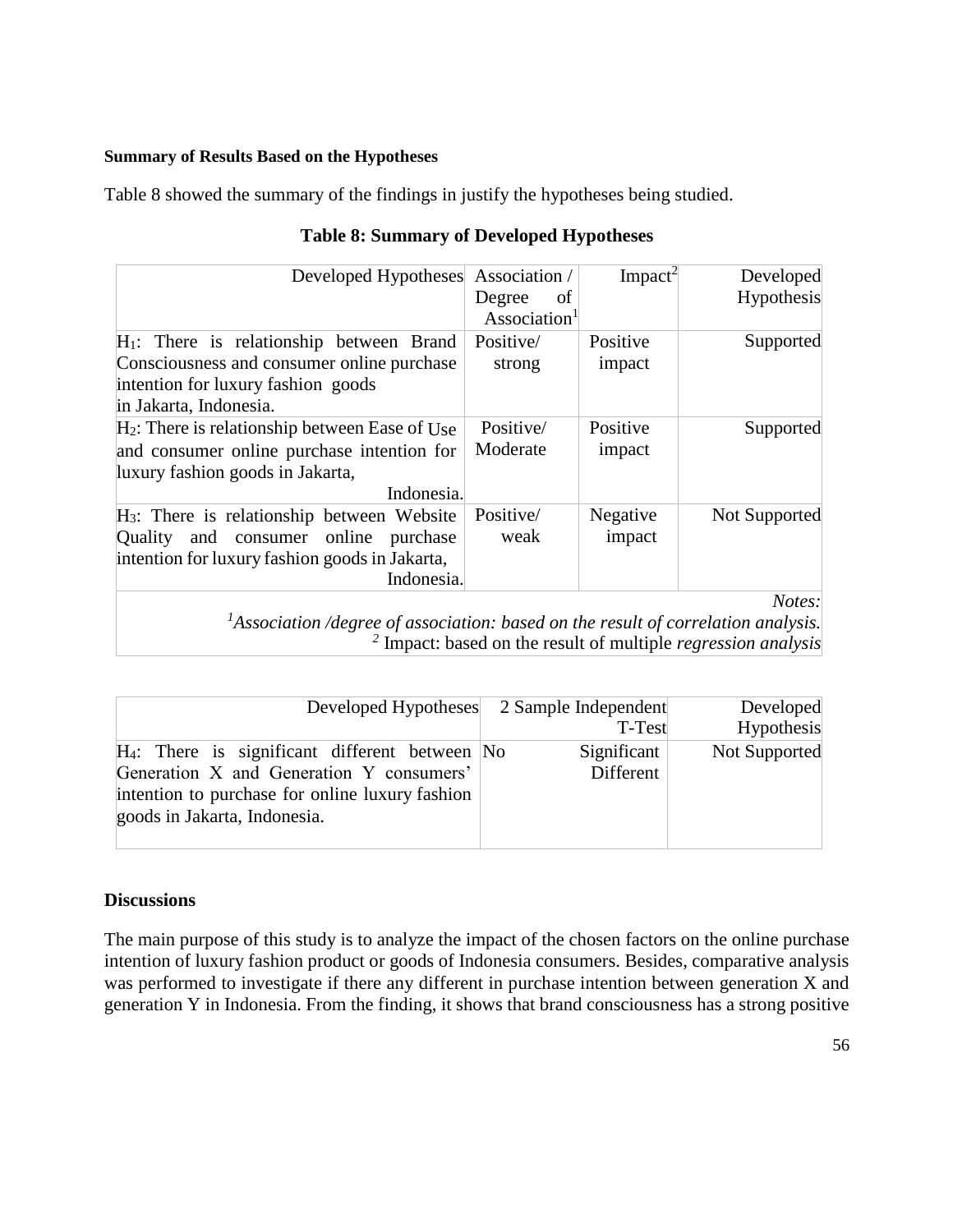relationship with online purchase intention of luxury fashion product or goods ( $r=0.614$ ,  $p<0.05$ ). Similarly, multiple regression analysis also supported the significant positive impact of brand consciousness toward online purchase intention ( $\beta$ = 0.522; sig=0.000 at p < 0.05).

This finding is in line with the study conducted by Kwek (2012), who said that nearly 69 percent of the respondents think that brand consciousness acts as the most important factors influencing their online buying intention. Petahiang, Mekel, & Worang (2015) conducted the similar study in Manado, Indonesia and Sharda & Bhat (2018) study on consumption behavior of luxury products in India, also found that brand consciousness is the leading factors of luxury product consumption. The higher the brand consciousness/aware, the higher the online purchase intention (Chi, Chien, & Yang, 2009).

Ease of use appeared to be a moderate contributor toward online purchase intention of luxury fashion goods for consumers in Indonesia ( $r=0.444$ ,  $\lt p$  of 0.05). Consistent with the result in multiple regression analysis, ease of use was positively and significantly impacted the online purchase intention of luxury fashion goods in Indonesia ( $\beta$ =0.321, p< 0.05). This result was consistent with the previous studies. Jiang et al (2013) and Pham et al. (2009) study on online purchase intention in China and Vietnam, also found that ease of use is one of main factors that affecting customers' willingness to purchase through online. Besides, research from Delafrooz, Paim, Sharifah, Samsinar and Ali (2009) concluded that online shopping is more convenient than traditional in-store shopping and significantly influence customer online purchase intention.

Website quality demonstrated a weak relationship with the online purchase intention of luxury fashion goods for consumers in Indonesia ( $r=0.273$ ,  $0.000 < p$  of  $0.01$ ) and showed a non-significant impact on online purchase intention in multiple regression analysis ( $\beta$ = -0.121, sig=0.108 < p of 0.05). Although some studies are against this finding and showed that website quality is one of the factor influencing online purchase intention, there are also numerous studies showed the similar result as this study. Octavia & Tamerlane (2017) said that website quality is an insignificant factor for online purchase intention in online hotel booking (Agoda.com). Similarly, Hasanov & Khalid (2015) also found that website quality is significant but weak factor that could impact consumer online purchase intention. Since there is no previous study regarding the purchase intention of online luxury fashion goods, consumer might have demonstrated different perception on the important of website quality during online purchase for luxury fashion goods in comparison with general products.

Theoretically, there is different between generation x and generation y purchase behavior since both generations have different characteristics and personality. However, the finding in this study indicated that there is no significant difference in term of online purchase behaviour between the two-generation. Although both generation X and generation Y do have different characteristics, study from Chakraborty and Balakrishnan (2017) also indicated that there are no difference tendencies in term of risk taking, brand switching, and consumer online purchase intention for gen X, gen Y, and also baby boomers from India. Consistenly, Loesing (2016) also found out that that transaction risk is the only predictor for online shopping behavior that remain stable for both generation X and generation Y online shopping intention.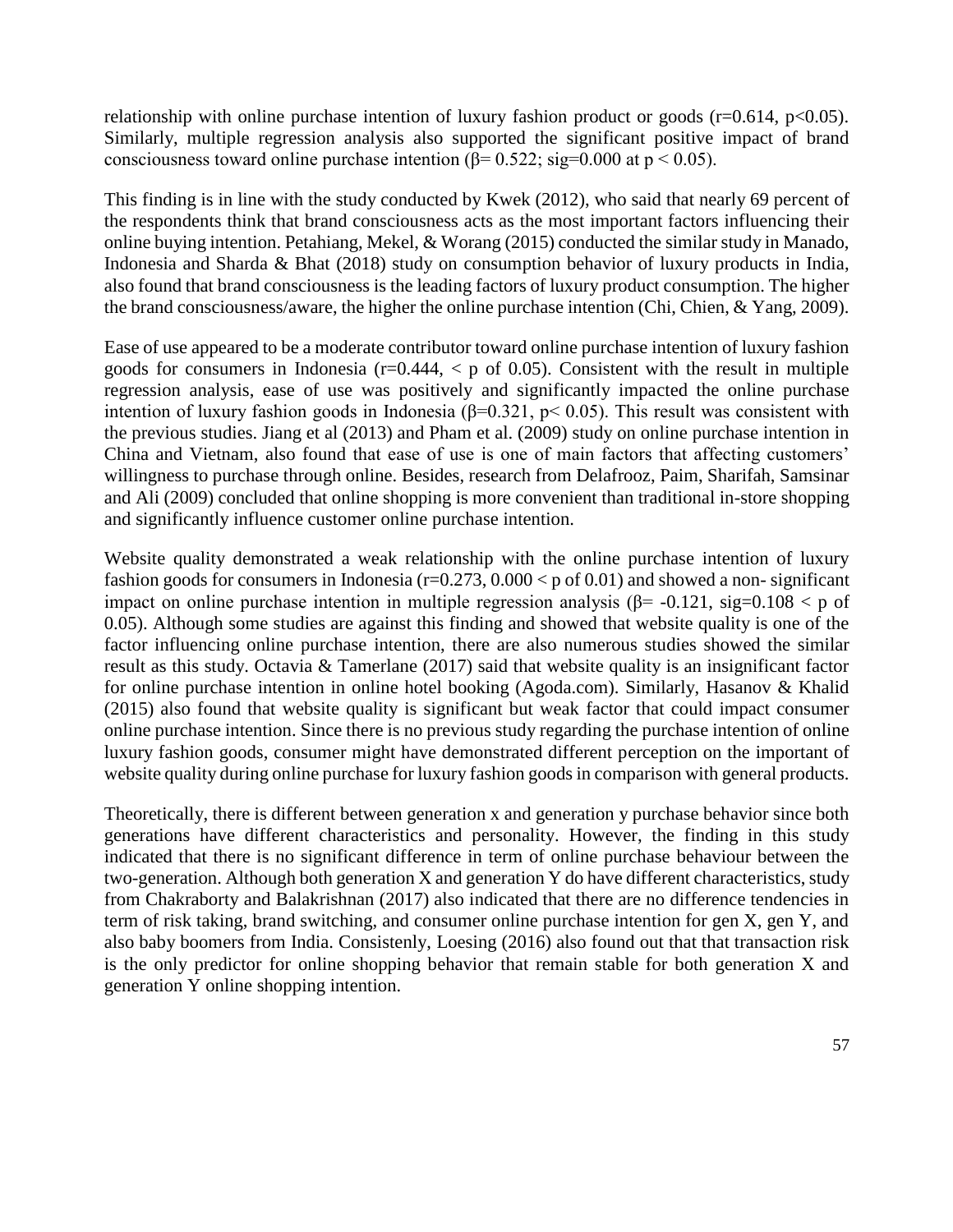## **Recommendation for Future Studies**

With reference to results from the present study, the marketers and policymakers in e-commerce sectors should focus more in building the brand awareness and brand identify for their product, particularly luxury fashion product since brand consciousness was found the most influence on consumers' online purchase intention of luxury fashion product or goods. Besides, ease of use also considered a major factor influencing consumer's online purchase intention, therefore to provide more user friendly features and convenient during consumer shopping and purchase online should be one of the main consideration for online businesses or companies.

It is also recommended for future researcher to extend this study and define other factors that influence consumer online purchase intention for luxury fashion product since the present study only able to identify 43% of the variance in online purchase behavior. Correspondingly, the researcher recommends to extend the study into another industry other than fashion goods.

#### **Conclusion**

In conclusion, this study provides better understanding regards the factors influencing online purchase intention particularly for luxury fashion goods. Brand consciousness and ease of use is the main factors identified in this research, while website quality is not significantly influencing consumer online purchase intention for luxury fashion product in Indonesia. Furthermore, the finding also showed that there is no significant different between generation X and generation Y consumer in term of their online purchase intention of luxury fashion goods.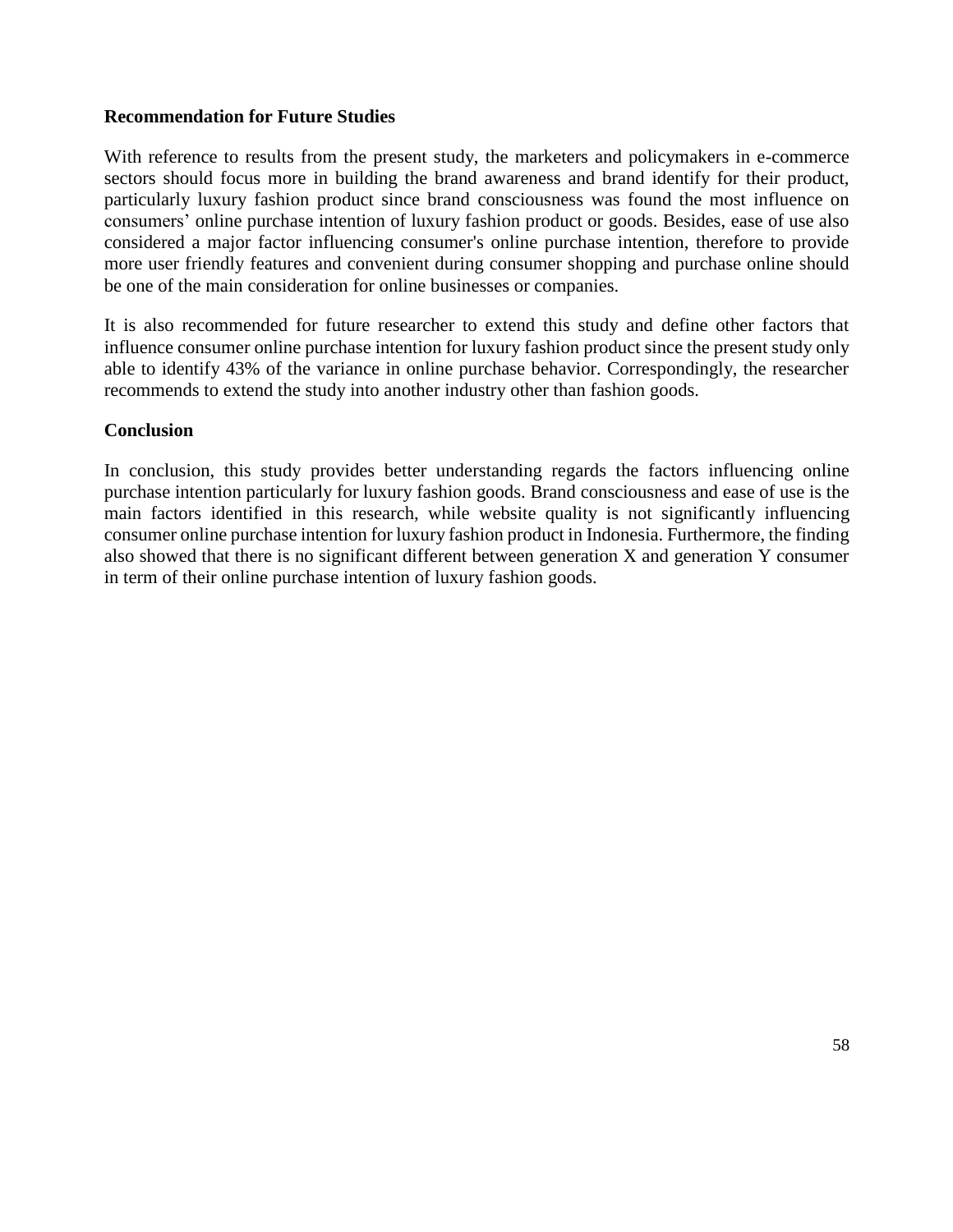## **References**

Acar, A. B. (2014). Do intrinsic and extrinsic motivation factors differ for Generation X and Generation Y?. *International Journal Business Social Science,* V(5), pp. 12-20.

Al-Shamsi, R. et al. (2018). The Impact of Innovation and Smart Government on Happiness: Proposing Conceptual Framework. *International Journal of Management and Human Science (IJMHS),* II(2), pp. 10-26.

Ameen, A. & Ahmad, K. (2013). A conceptual framework of Financial Information Systems to reduce corruption. *Journal of Theoretical and Applied Information Technology*, 54(1), pp. 59-72.

Bagdoniene, L. & Zemblyte, J. (2009). Online Shopping Motivation Factors and Their Effect on Lithuanian Consumers. *Economics & Management,* 14(1), pp. 367-374.

Bennett, S., Maton, K. & Kervin, L. (2008). The 'digital natives' debate: a critical review of the evidence. *Journal Education Technology,* 39(5), pp. 775-786.

Chakraborty, T. & Balakrishnan, J. (2017). Exploratory Tendencies in Consumer Behaviour in Online Buying Across Gen X, Gen Y, and Baby Boomers. *International Journal of Value Chain Management,* X(15), pp. 1-16.

Chi, H. K., Chien, H. R. Y. & Yang, Y. T. (2009). The Impact of Brand Awareness on Consumer Purchase Intention: The Mediating Effect of Perceived Quality and Brand Loyalty. *The Journal of International Management Studies,* 4(1), pp. 135-144.

Choudhury, D. & Dey, A. (2014). Online Shopping Attitude among the Youth: A study on University Students. *nternational Journal of Entrepreneurship and Development Studies*, II(1), pp. 23-32.

Creswell, J. (2014). *Research Design: Qualitative, Quantitative, and Mixed Method Approaches.* 4th ed. US: Sage Publication.

Dani, N. J. (2017). A Study on Consumers' Attitude Towards Online Shopping. *International Journal of Research in Management & Business Studies,* IV(3), pp. 42-46.

Delafrooz, N. et al. (2009). Factors Affecting Students' Attitude toward Online Shopping. *African Journal of Business Management,* III(5), pp. 200-209.

Dholakia, R. R. & Uusitalo, O. (2002). Switching to electronic stores: consumers' characteristics amd the perception of shopping benefits. *International Journal of Retail and Distribution Management,* XXX(10), pp. 549-569.

Djohan, N. S. & Brahmana, R. K. (2017). Willingness to Pay Premium for Luxurious Fashion Brand in Indonesia. *International Journal of Innovation, Management and Technology,* VIII(5), pp. 413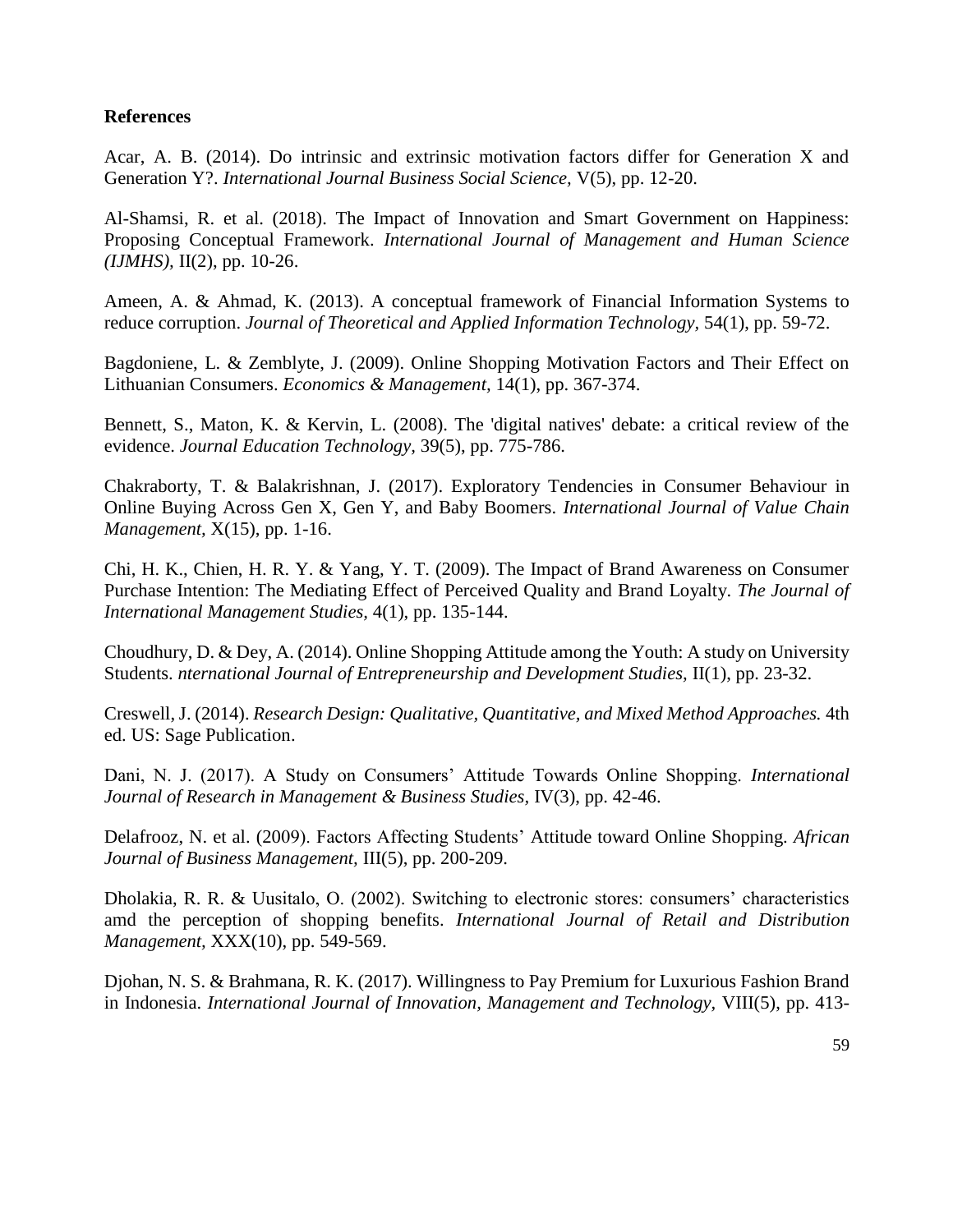417.

Eisner, S. P. (2005). Managing Generation Y. *Journal of Advert Managerial,* 70(4), pp. 4-15. Finch, D. J., Hamilton, L. K., Baldwin, R. & Zehnar, M. (2013). An exploratory study of factors affecting undergraduate employability. *Education + Training,* 55(7), pp. 681-704.

Ganesh, J., Reynolds, K. E., Luckett, M. & Pomirleanu, N. (2010). Online shopper motivations, and e-store attributes: An examination of online patronage behavior and shopper typologies. *Journal of Retailing,* 86(1), pp. 106-115.

Ghazali, Z. (2011). The Influence of Socialization Agents and Demographic Profiles on Brand Consciousness. *International Journal of Management and Marketing Research,* IV(1), pp. 19-29.

Google Termasek. (2018). *e-Conomy SEA 2018: Southeast Asia's internet economy hits an inflection point.* [online] Available at: https://www.thinkwithgoogle.com/intl/enapac/tools-resources/research-studies/e-conomy-sea-2018-southeast-asias-internet- economy-hitsinflection-point/ [Accessed 23 March 2019].

Gupta, A., Bansal, R. & Bansal, A. (2013). Online Shopping: A Shining Future. *International Journal of Techno-Management Research,* 1(1), pp. 1-10.

Gurau, C. (2012). A life-stage analysis of consumer loyalty profile: comparing Genration X and Millennial consumers. *Journal of Consumer,* XXIX(2), pp. 103-113.

Gurleen, K. (2012). Consumer's Perception towards Online Shopping- The Case. *International Journal of Management & Information,* I(1), pp. 1-6.

Gursoy, D., Maier, T. A. & Chi, C. G. (2008). Generational differences: An examination of values and generational gaps in the hospitality workforce. *International Journal Hospitality Managerial,*  Volume 27, pp. 448-458.

Hair, J., Black, W., Babin, B. & Anderson, R. (2014). *Essentials of Business Research Method.* 2nd ed. New York: M.E.Sharpe, Inc.

Hair, J. et al. (2015). *Essentials of Business Research Method.* 2nd ed. New York: M.E.Sharpe, Inc.

Hasanov, J. & Khalid, H. (2015). The Impact of Website Quality on Online Purchase Intention of Organic Food in Malaysia: A WebQual Model Approach. *Procedia Computer Science,* 72(1), pp. 382-389.

Heijden, H. V. D. & Verhagen, T. e. C. M. (2001). Predicting online pruchase behavior: replications and tests of competing models. *International Conference on System Science (HICSS),* III(2), pp. 74- 89.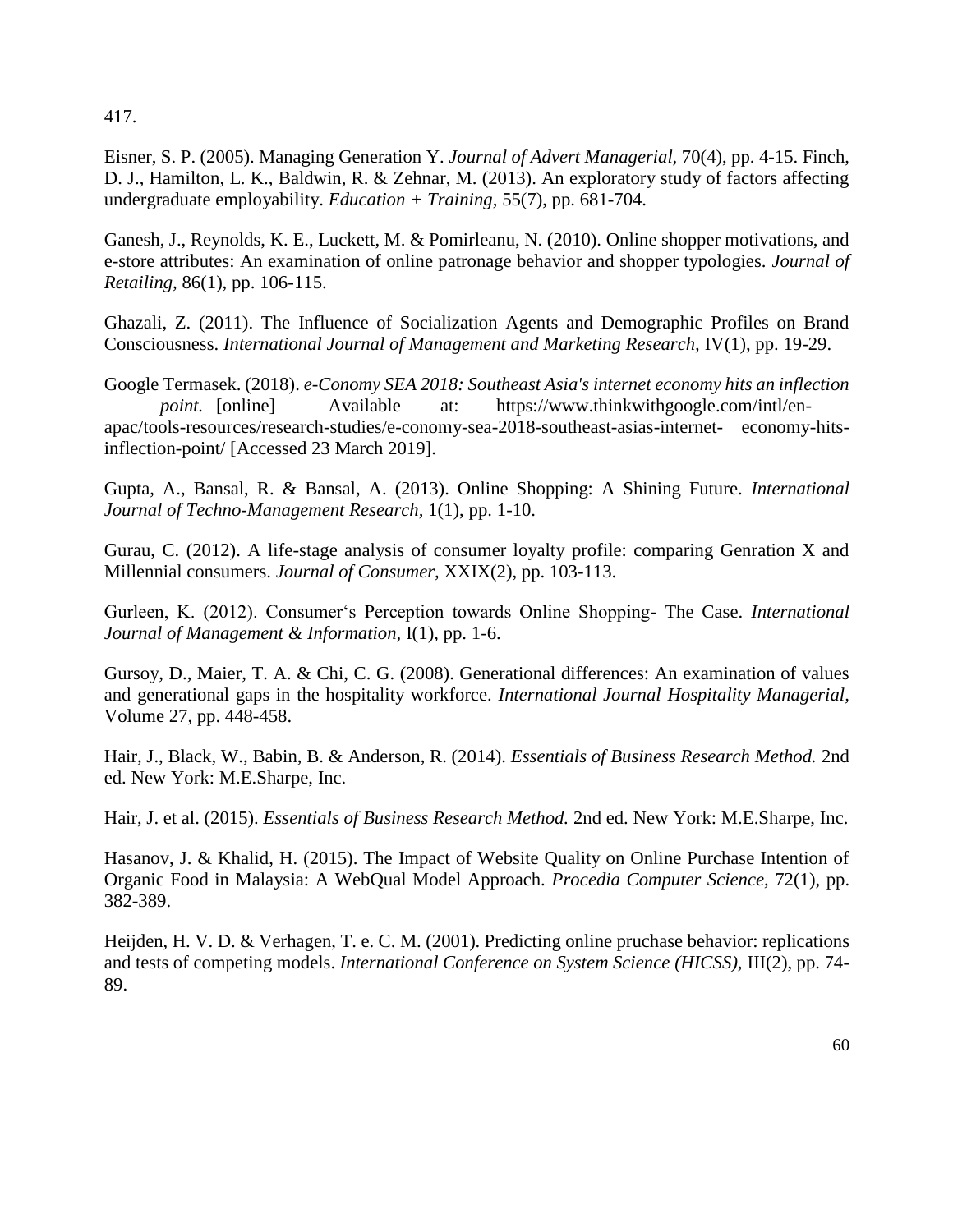Hudders, L., Pandelaecre, M. & Vyncke, P. (2013). The meaning of luxury brands in a democratised luxury world. *nternational Journal of Market Research,* 55(3), pp. 69-82.

Isacc, O. & Al-Shibami, A. H. (2019). Factors Influencing Consumer Purchasing Intention within Fashion Luxury Brand in Malaysia. *International Journal of Management and Human Science (IJMHS),* III(1), pp. 21-28.

Jiang, L., Yang, Z. & Jun, M. (2013). Measuring consumer perceptions of online shopping convenience. *Journal of Service Management,* 24(2), pp. 191-214.

Kapferer, J. N. & Bastein, V. (2009). The Specificity of Luxury Management Turning Marketing Upside Down. *Journal of Brand Management,* XVI(5), pp. 311-322.Khare, A., Khare, A. & Singh, S. (2012). Attracting shoppers to shop online -Challenges and opportunities for the Indian retail sector. *Journal of Internet Commerce,* XI(2), pp. 161- 185.

Kwek, C. L. (2012). Investigating the Shopping Orientations on Online Purchase Intention in the e-Commerce Environment: A Malaysian Study. *Journal of Internet Banking and Commerce,* XV(2), pp. 43-56.

Lachance, M. J., Beaudoin, P. & Robitaille, J. (2003). Adolescents' brand sensitivity in apparel: Influence of the Three Socialization Agents. *International Journal of Consumer Studies,* 27(2), pp. 47-57.

Liao, J. & Wang, L. (2009). Face as a mediator of the relationship between material value and brand conciousness. *Psychology and Marketing,* 26(11), pp. 987-1001.

Lissitsa, S. & Kol, O. (2016). Generation X vs. Generation  $Y - A$  decade of online shopping.

*Journal of Retailing and Consumer Services,* pp. 304-312.

Loesing, T. (2016). How Does Privacy Perception Influence Online Shopping Behavior? A Comparison Between Millennials and Generation X. *IBA Bachelor Thesis Conference,* II(1), pp. 1- 24.

Lubis, M. (2018). *Online FMCG Sales Growing 4x Faster than Offline; Global FMCG e- commerce Sector to Hit USD 400B by 2022.* [online] Available at:

https://www.nielsen.com/id/en/press-room/2018/online-FMCG-sales-growing-4x- faster-thanoffline-global-fmcg-ecommerce-sector-to-hit-usd-400B-by-2022.html [Accessed 20 March 2019].

Mckinsey. (2018). *The evolving Indonesian consumer.* [Online] Available at: https://www.mckinsey.com/business-functions/marketing-and-sales/our- insights/the-evolvingindonesian-consumer [Accessed 15 May 2019].

Mona, A., Farahmandian, S., Mohammad, S. & Eshaghi, S. (2013). Linking trust, perceived website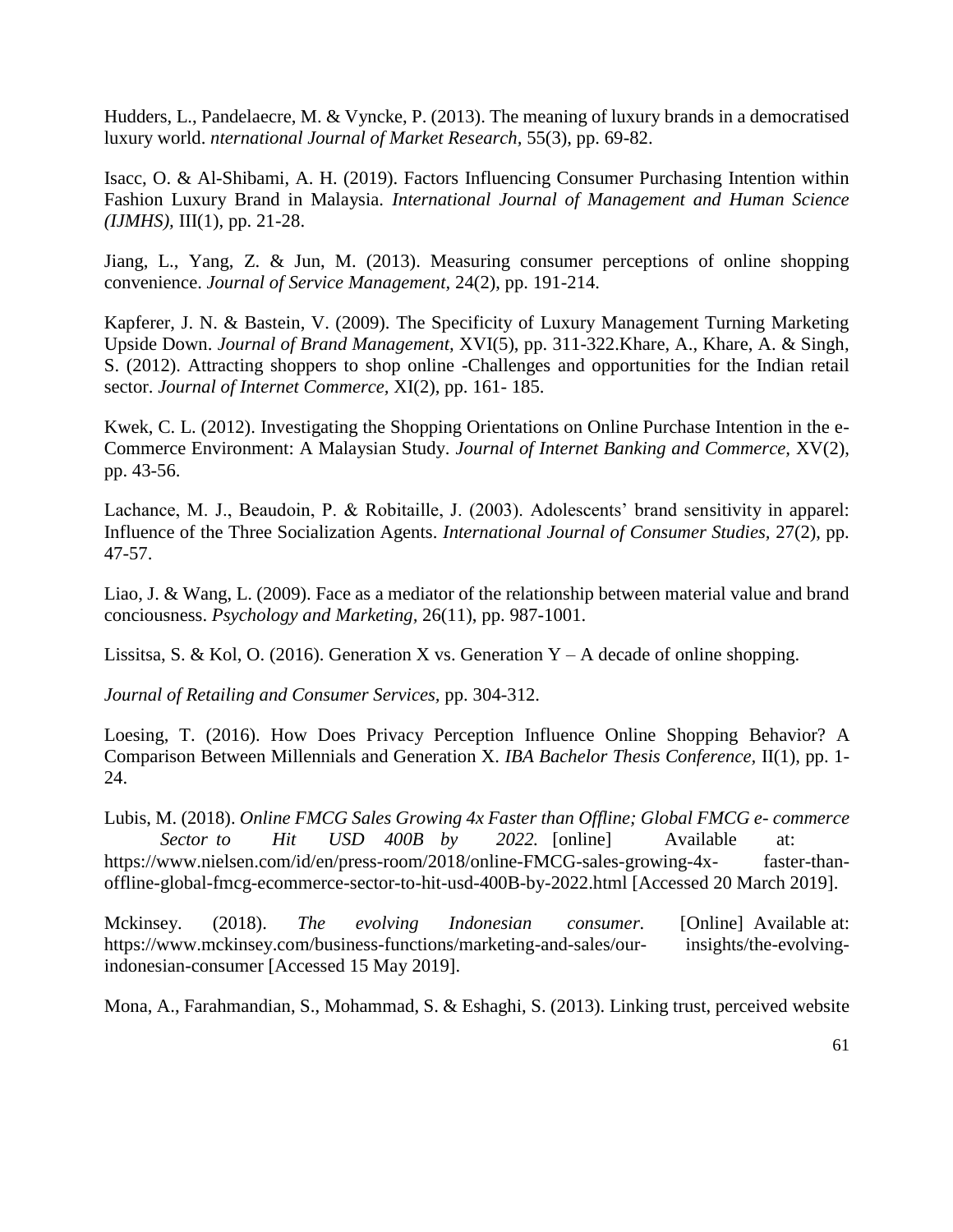quality, privacy protection. *Journal of Business and Managemen,* XIII(4), pp. 63-72.

Muhammad, S. R., Abdul, H. K. & Nazrul, I. (2013). An Empirical Study on Revealing the Factors Influencing Online Shopping Intention among Malaysian Consumers. *Journal of Human and Social Science Research,* I(1), pp. 9-18.

Nielsen. (2018). The Future of Beauty. [online] Available at: https://www.nielsen.com/content/dam/nielsenglobal/de/images/WPCH/Nielsen\_2018\_t he-futureof-beauty-report.pdf [Accessed 7 March 2019].

Nwokah, N. G. & Juliet, G.-N. (2016). Online Shopping Experience and Customer Satisfaction in Nigeria. *Journal of Economics and Sustainable Development,* 7(22), pp. 176-185.

Octavia, D. & Tamerlane, A. (2017). The Influence of Website Quality on Online Purchase Intentions on Agoda.Com with E-Trust as a Mediator. *Journal of Binus Business Review,* 8(1), pp. 9-14.

Parment, A. (2011). *Generation Y in Consumer and Labour Markets.* 1st ed. New York: Rouledge.

Petahiang, I. L., Peggy, M. & Worang, F. G. (2015). The Influence of Brand Awareness and Perceived Risk Toward Consumer Purchase Intention on Online Store (Case Study of the Customer at Feb Unsrat Manado). *Jurnal Berkala Ilmiah Efisiensi,* 15(4), pp. 481-492.

Pham, Q. T. et al. (2018). Relationship between Convenience, Perceived Value, and Repurchase Intention in Online Shopping in Vietnam. *Journal of Sustainability in Marketing,* 2(3), pp. 1-14.

Qinghe, Y., Wenyuan, C. & Kaiming, L. (2014). The online shopping change the retail business model: A survey of the people use online shopping in China. *Journal of Business and Management,*  XV(5), pp. 77-110.

Rahmiasri, M. (2016). *Indonesia home to Asia's largest online luxury goods sales: Report.* [online] Available at: https://www.thejakartapost.com/life/2016/08/26/indonesia-home- to-asias-largestonline-luxury-goods-sales-report.html [Accessed 10 March 2019].

Reis, E. (2015). Influencing Factors on Consumers Buying Behaviour of Luxury Goods - A Reasearch on the Buying Behaviour of Young Consumers in Finland. *Journal of International Business,* XVI(3), pp. 54-72.

Rospigliosi, A. & Greener, S. (2014). *The Proceedings of the European Conference on Social Media.*  Brighton: Academic Conferences and Publishing International Limited.

Salkind, N. & Winter, R. (2017). *Study Guide for Psychology to Accompany Neil J. Salkind's Statistics for People Who (Think They) Hate Statistics.* 6th ed. s.l.:Sage Publication.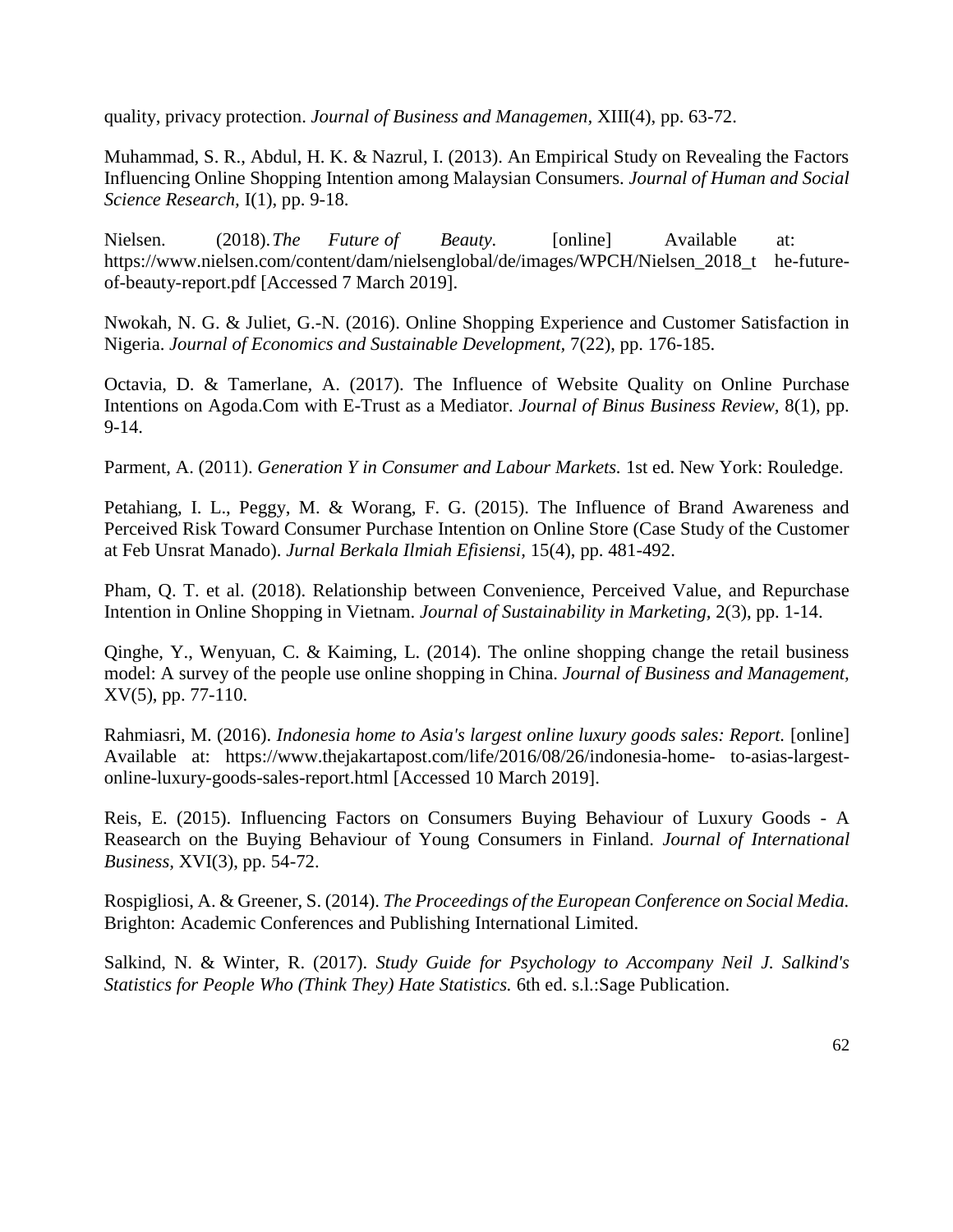Samin, R. et al. (2012). A conceptual study on the country of origin effect on consumer purchase intention. *Canadian Center of Science and Education,* XII(12), pp. 205-215.

Sekaran, U. & Bougie, R. (2016). *Research Methods for Business.* 7th ed. s.l.:John Wiley & Sons Inc.

Serdyukov, P. (2017). Innovation in education: what works, what doesn't, and what to do about it?. *Journal of Research in Innovative Teaching & Learning,* X(1), pp. 4-33.

Shahid, Z., Hussain, T. & Zafar, F. (2017). The Impact of Brand Awareness on the Consumers' Purchase Intention. *Journal of International Business,* V(2), pp. 63-79.

Sharda, N. & Bhat, A. K. (2018). Austerity to materialism and brand consciousness: luxury consumption in India. *Journal of Fashion Marketing and Management,* 22(2), pp. 223- 239.

Snapcart. (2018). *Indonesia E-Commerce Shopping Behavior.* [online] Available at: https://snapcart.global/indonesian-e-commerce-shopping-behavior/ [Accessed May 21 2019].

Statista. (2019). *Indonesia Luxury Goods.* [online] Available at: https://www.statista.com/outlook/21000000/120/luxury-goods/indonesia [Accessed 19

May 2019].

Sultan, M. U. & Uddin, M. N. (2011). Consumers' Attitude toward Online Shopping. *Journal of International Business,* IV(3), pp. 50-62.

Thamizhvanan, A. & Xavier, M. J. (2013). Determinants of customers' online purchase intention: An empirical study in India. *Journal of Indian Business Research,* V(1), pp. 67-83.

The Jakarta Post. (2018). *Indonesia's e-commerce sales predicted to reach US\$65b in 2022.* [online] Available at: https://www.thejakartapost.com/news/2018/12/10/indonesias-e- commerce-salespredicted-to-reach-us65b-in-2022.html [Accessed 15 March 2019].

Tong, X. (2011). Effect of Manufacturer Reputation, Retailer Reputation and Seller Reputation in China's Online Shopping Market. *MIS Review,* XVII(1), pp. 1-17.

Vel, P. & Jocelyn, R. (2013). Online purchase of luxury products in the UAE. *Journal of International Marketing,* IV(3), pp. 18-26.

Vigneron, F. & Johnson, L. W. (2004). Measuring Brand Luxury Perceptions. *The Journal of Brand Management,* XI(6), pp. 484-508.

William, K. C. & Page, R. A. (2011). Marketing to the generation. *Journal of Behaviour Studies,*  III(1), pp. 3-11.